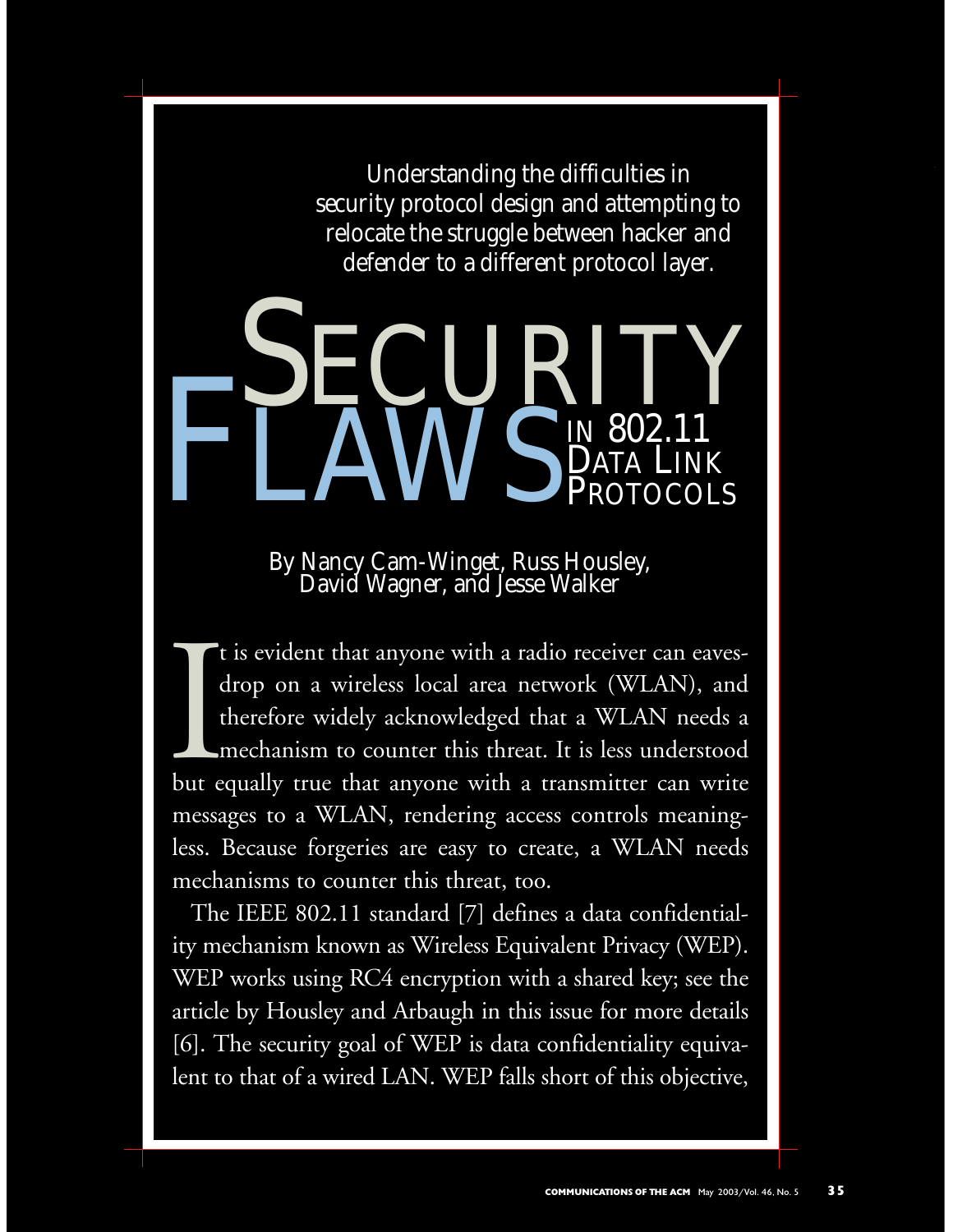which is an intuitively appealing but vague security goal. As a consequence, WEP was insufficiently thought through, and numerous flaws quickly appeared. The discovery of shortcomings led to a process to replace WEP by more robust security protocols. Here we review the WEP security flaws and assess the progress made toward replacing WEP.

The study of WEP flaws illustrates the difficulties in security protocol design. An understanding of these flaws helps clarify the choices made by the designers of the new protocols. The IEEE 802.11 Task Group i (TGi) is developing the new WLAN security protocols. The data link security protocols are named TKIP and CCMP. TKIP is a WEP patch, designed for existing hardware. Since TKIP is not ideal, TGi also specifies CCMP to supercede WEP and TKIP. TGi is also defining WLAN authentication and key management enhancements; however, the authentication and key management work is beyond the scope of this article.

### **Problems With WEP**

WEP has several serious inherent problems. It does not meet its fundamental goals of wired-equivalent confidentiality. It also fails to meet the expected goals for integrity and authentication.

WEP has two generic limitations. First, use of WEP is optional, and as a result, many real installations never even turn on encryption. This is unfortunate, as it does not matter how good the cryptography is if it is never used. Second, by default, WEP uses a single shared key common to all users of a WLAN, and this common key is often stored in software-accessible storage on each device. If any device is lost, stolen, or compromised, the only recourse is to change the shared secret in all of the remaining devices. Since WEP does not include a key management protocol, distributing the new secret to all users is an unwieldy process. As a result, key compromises are often ignored. Regardless of the cryptography employed, these shortcomings make it difficult to obtain confidentiality and integrity in WLAN deployments.

In practice, the most serious problem with WEP is its encryption keys can be recovered through cryptanalysis. WEP uses a common stream cipher, RC4, but in a nonstandard way: WEP concatenates a base key with a 24-bit per-packet nonce, called the WEP Initialization Vector (IV), and uses the result as a perpacket RC4 key. In August 2001, Fluhrer, Mantin, and Shamir described a stunning new attack on this construction [5]. They showed that an eavesdropper who can obtain several million encrypted packets whose first byte of plaintext is known can deduce the base RC4 key by exploiting properties of the RC4 key schedule.

Within a week, Stubblefield, Ioannidis, and Rubin

experimentally implemented the attack, and demonstrated that real systems could be cracked [10]. The first octet encrypted under WEP is a known fixed value, and they found that the required ciphertext packets can be readily obtained after eavesdropping on a network for a few hours.

Since then, others implemented the Fluhrer-Mantin-Shamir (FMS) attack and publicly released tools automating the process of breaking into WEP-protected networks. Because the attack uses offthe-shelf hardware and software, it is a serious threat. Also, because the attack is purely passive, detection is nearly impossible. Experiments in the field indicate that, with proper equipment, it is practical to eavesdrop on WEP-protected networks from distances of a mile or more from the target.

The FMS attack is devastating to WEP. Once the WEP key is discovered, all security is lost. The security risks are:

- The attacker can decrypt intercepted packets and read encrypted traffic, defeating the WEP confidentiality goals.
- The attacker can forge new encrypted packets that will be accepted by the access point, and join the wireless network, or attack other hosts, defeating the WEP integrity and authentication goals.

This situation puts all WEP-protected networks at serious risk for intrusion.

Fortunately, the 802.11 community received several months of advance warning of problems in WEP prior to the FMS attack: earlier, cryptographers had found other security problems in WEP. As a sampling, in the fall of 2000, Walker noted that the small IV size creates a serious risk of keystream reuse, a condition that allows an eavesdropper to recover plaintext traffic [11]. Then, in January 2001, Borisov, Goldberg, and Wagner showed several other attacks, including the fact that encrypted messages could be modified freely by an attacker without fear of detection, as well as the fact that the user authentication protocol is trivially defeated [2]. Arbaugh subsequently turned this into a practical attack that could decrypt any chosen packet in a few hours [1]. Other attacks against the authentication infrastructure and specific implementations have been uncovered, but they are outside the scope of this article. In summary, the problems with the design of WEP are as follows:

- 24-bit IVs are too short, and this puts confidentiality at risk.
- The CRC checksum, called the Integrity Check Value (ICV), used by WEP for integrity protection,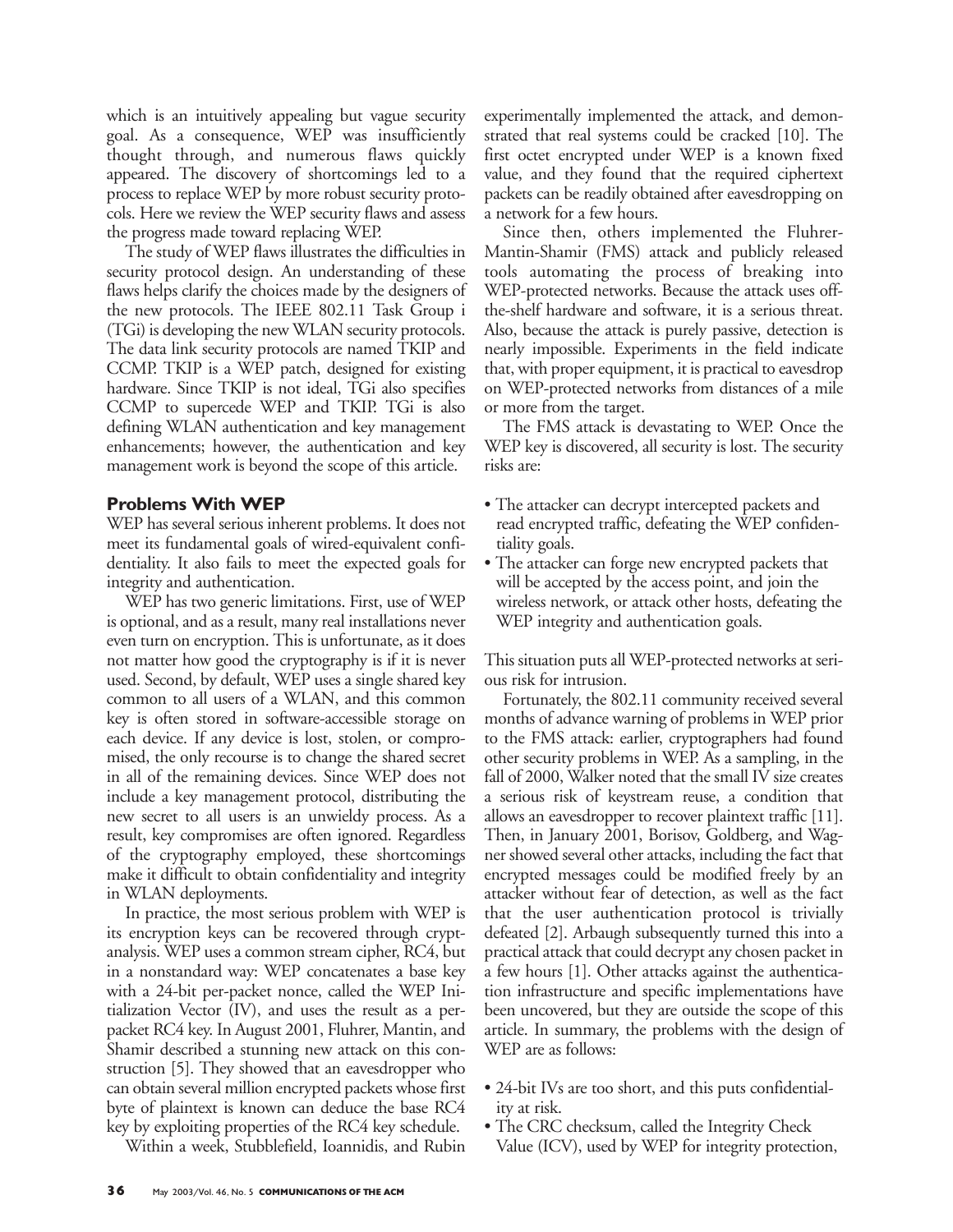is insecure, and does not prevent adversarial modification of intercepted packets.

- WEP combines the IV with the key in a way that enables cryptanalytic attacks. As a result, passive eavesdroppers can learn the key after observing a few million encrypted packets.
- Integrity protection for source and destination addresses is not provided.

In each case, cryptographic algorithms were used inappropriately: the WEP designers selected well-regarded algorithms, such as RC4, but used them in insecure ways, often repeating well-documented mistakes. The lesson is that security protocol design is very difficult, and is best performed with an abundance of caution, supported by experienced cryptographers and security protocol designers.

### **TKIP: IEEE 802.11i Short-Term Solution**

Most existing IEEE 802.11 systems implement WEP in hardware. To address the WEP vulnerabilities on this hardware, TGi has defined the Temporal Key Integrity Protocol, or TKIP. Installation will probably include a firmware upgrade and a driver upgrade. TKIP is intended only as an interim solution. The requirement to run on deployed hardware imposes several constraints:

- Allow deployed systems to be software or firmware upgradeable;
- Allow the current WEP hardware implementation to remain unchanged; and
- Minimize performance degradation imposed by the fixes.

TKIP is a set of algorithms that adapt the WEP protocol to address the known flaws while meeting these constraints. TKIP wraps WEP in three new elements:

- A message integrity code (MIC), called Michael, to defeat forgeries;<sup>1</sup>
- A packet sequencing discipline, to defeat replay attacks; and
- A per-packet key mixing function, to prevent FMS attacks.

TKIP mandates fresh keys—never-before-used, unrelated cryptographic keys—to address key reuse. The IEEE 802.1X key management scheme provides fresh keys.

*Michael.* A MIC algorithm calculates a keyed function of data at the transmitter, sends the resulting value as a tag with the data to the receiver, where it recomputes the value and compares the computed result with the tag accompanying the data. If the two tags match, the receiver accepts the data as authentic; if not, the receiver rejects the data as a forgery.

Example MICs include HMAC-SHA1, used by IPsec, and DES-CBC-MAC, widely used in financial applications. Conventional MICs are too computationally expensive to execute on existing hardware without unduly degrading performance. Therefore, TGi adopted a new MIC called Michael [4].

Michael uses a 64-bit key, and partitions packets into 32-bit blocks. Michael then uses shifts, exclusive ORs, and additions to process each 32-bit block into two 32 bit registers that will represent the final output, a 64-bit authentication tag. Michael limits the instruction set to minimize performance impact. It costs about 3.5 cycles/byte on a ARM7 processor and about 5.5 cycles/byte on a i486 processor. Some performance degradation is expected, but cheaper alternatives exhibiting appropriate security characteristics are unknown.

The security level of a MIC is measured in bits. If the security level of a MIC is *s* bits, then, by definition an attacker can on average construct a forgery in about 2-*s*+1 packets. To meet its performance goals, Michael was designed to provide only about 20 bits of security. Michael is too weak to stand alone, so TKIP mandates countermeasures: TKIP requires a rekey after detecting a MIC validation error, and limits rekeying to once per minute. With this design the maximum expected number of false positives is about one per year.

*Packet Sequencing.* Replayed packets cannot be detected easily by a MIC alone. The usual way to address replay is to bind a packet sequence number to each packet with a MIC, which is used to enforce packet sequencing at the receiver, and reinitialize the sequence space whenever the MIC key is replaced.

TKIP extends the current WEP format to use a 48 bit sequence number, but, due to existing implementation constraints, associates the sequence number with the encryption key instead of the MIC key. TKIP mixes the sequence number into the encryption key (see the following section), and encrypts the MIC and the WEP ICV. This design translates replay attacks into ICV or MIC failures.

Per-Packet Key Mixing. As explained previously, concatenating the base key to the 24-bit WEP IV enables an attacker to recover the WEP encryption key via FMS attacks. To defend against them, TKIP introduces a new per-packet encryption key construction, based on a mixing function. The mixing function takes the base key, transmitter MAC address, and packet sequence number as inputs, and outputs a new perpacket WEP key. To minimize computational require-

<sup>&</sup>lt;sup>1</sup>The literature refers to this concept as a Message Authentication Code (MAC). However, IEEE 802 had already appropriated the acronym MAC to designate Media Access Control.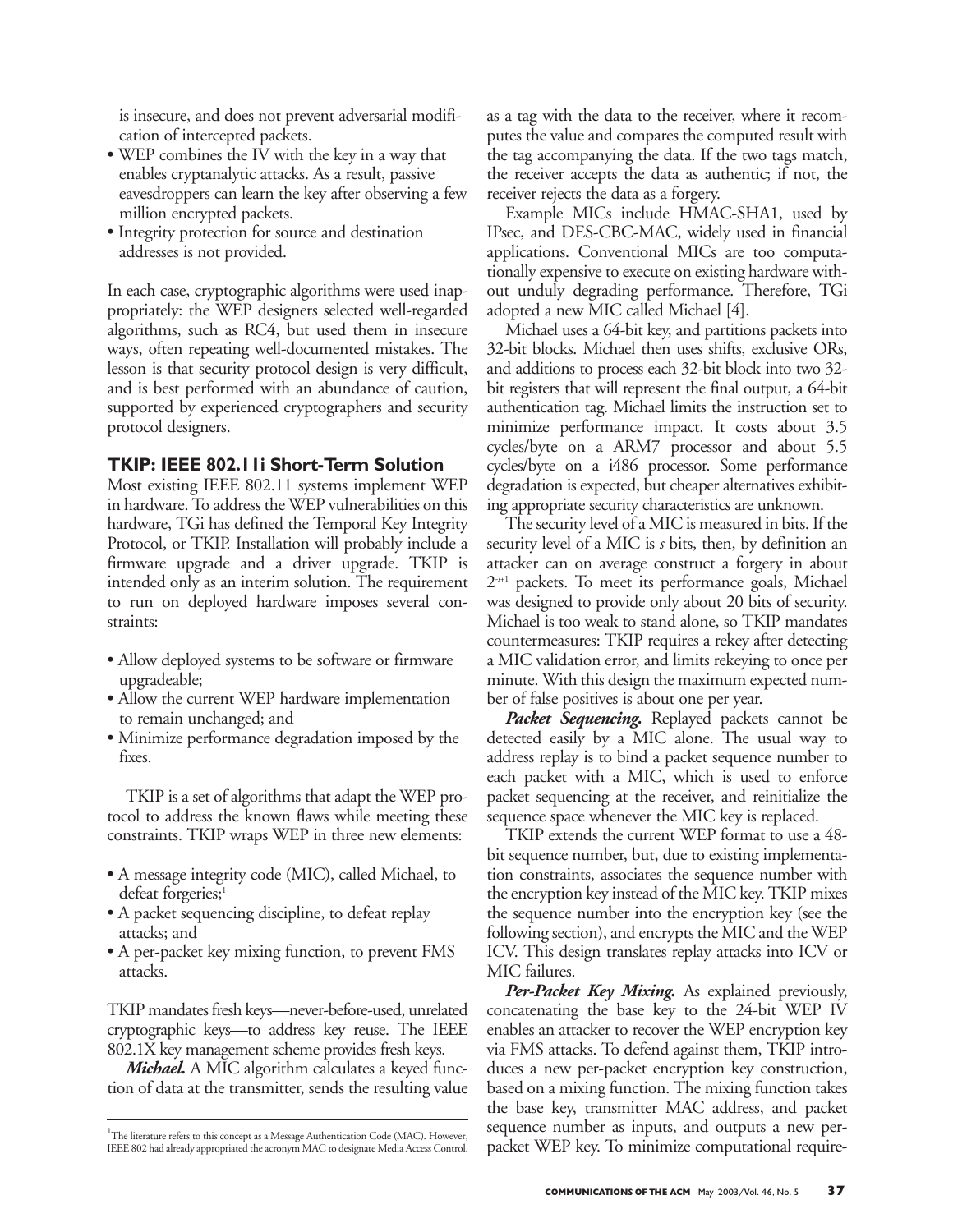ments, the mixing function is split into two phases.

The first phase uses a nonlinear substitution table, or S-box, to combine the base key, the transmitter MAC address, and the four most significant octets of the packet sequence number to produce an intermedi-

ate value. The intermediate value can be cached and used for up to  $2^{16}$  packets. Since it includes the transmitter address, the mixing  $\left| \frac{\text{Key lifetime}}{\text{Per-packet k}} \right|$ function produces a different value on each host, even **Integrity** when the same base key is used across hosts.

The second phase mixes the intermediate value with the two least significant  $\frac{R}{\sqrt{2\pi}}$ 

octets of the packet sequence number, and produces a per-packet key. It uses a small cipher to diffuse the intermediate value and sequence number octets evenly throughout the per-packet key. The second phase decorrelates the packet sequence number from the perpacket key, thwarting FMS attacks; it costs about 150 cycles per packet.

There is no quantitative security analysis of the TKIP key mixing function. However, cryptographic review thus far suggests it achieves its design goals.

*TKIP Keys.* TKIP requires two distinct keys: a 128 bit key, used by the mixing function to produce a perpacket encryption key, and a 64-bit key, employed by Michael. TKIP assumes these keys are fresh at the start of each association. TGi has adopted IEEE 802.1X to provide both authentication and key management.

> **TKIP Sequence** Number<br>- 48 bits

> > Plaintext MSDU

Michael Key

Transmit Address Encryption Key

Per-Packet Key Mixing

╈

Michael

IEEE 802.1X authenticates after association, then derives a fresh master key, and finally distributes this key for subsequent use. The station and the access point use the distributed master key to derive the pair of keys needed by

TKIP. The details of this mechanism are beyond the scope of this article.

*TKIP Summary.* Figure 1 depicts TKIP as a frontend process to WEP. TKIP applies the per-packet key mixing function and WEP encryption to packet fragments (MPDUs), but the Michael MIC function applies to whole packets (MSDUs). No one would use this kind of design approach without implementation constraints.

The interrelationship of the TKIP components is believed to enhance its overall security. TKIP uses RC4 to encrypt the MIC, which decreases the information

about the MIC key visible to an attacker. An attack that changes the packet sequence number also changes the per-packet encryption key, making it likely that both WEP ICV and TKIP MIC will decrypt incorrectly. Michael and its countermeasures make attacks that alter

|                                                                                                                                   | encrypted data computa-                                                                                                             |
|-----------------------------------------------------------------------------------------------------------------------------------|-------------------------------------------------------------------------------------------------------------------------------------|
| <b>WFP</b><br><b>TKIP</b>                                                                                                         | <b>CCMP</b>                                                                                                                         |
| RC4<br>Cipher<br>RC4<br>Key Size(s)<br>40- or 104-bit<br>128-bit encryption,<br>64-bit authentication<br>encryption               | tionally infeasible. Since the<br><b>AES</b><br>MPDU is protected from<br>128-bit<br>random bit-errors by both                      |
| Key Lifetime<br>48-bit IV<br>24-bit wrapping IV<br><b>TKIP</b> mixing function<br>Per-packet key<br>Concatenate IV to<br>base key | 48-bit IV<br>the IEEE 802.11 Frame<br>Not needed<br>Check Sequence (FCS) and                                                        |
| Source and destination<br>None<br>Integrity<br>Packet Header<br>addresses protected<br>by Michael                                 | by the WEP ICV, a valid<br><b>CCM</b><br>FCS and ICV but invalid                                                                    |
| <b>CRC-32</b><br>Michael<br>Packet Data<br>Replay detection<br><b>Enforce IV</b><br>None<br>sequencing                            | MIC implies the packet is<br><b>CCM</b><br><b>Enforce IV</b><br>most likely a forgery.<br>sequencing<br>Finally, since the MIC pro- |
| <b>IEEE 802.IX</b><br>Key Management<br>None                                                                                      | <b>IEEE 802.IX</b><br>tects the source and destina-                                                                                 |

MPDU is protected from random bit-errors by both the IEEE 802.11 Frame Check Sequence (FCS) and by the WEP ICV, a valid FCS and ICV but invalid MIC implies the packet is most likely a forgery. Finally, since the MIC protects the source and destination addresses from change,

**Comparison of security protocol features.**

packets can no longer be redirected to unauthorized destinations or the source spoofed.

## **CCMP: IEEE 802.11i Long-Term Solution**

CCMP stands for the Counter-Mode-CBC-MAC Protocol. Like TKIP, the long-term solution addresses all known WEP deficiencies, but without the shackles of already-deployed hardware. The Advanced Encryption System (AES) [8] was selected for the encryption algorithm.

*Mode of Operation.* None of the existing AES modes of operation [3] offers a suitable balance of features required by this application. The following features are desirable:

- Use a single key to provide confidentiality and integrity, to reduce key management overhead and minimize the time spent computing AES key schedules.
- Provide integrity protection for the plaintext packet header, as well as

integrity and confidentiality of the packet payload.

Ciphertext MPDU(s)

**WEP** 

- Allow precomputation to reduce latency. Since packets can be lost, the receiver may perform precomputation for a packet that never arrives. However, the sender's efforts are rarely discarded.
- Support pipelining to increase throughput.
- Small implementation size, to keep costs reasonable.
- Small overhead for each packet.

**Figure 1. Flow of TKIP** 

**Plaintext** MPDU(s)

**processing.** 

Per-Packet WEP Key

Fragment

Plaintext MSDU + MIC

• Avoid modes that are encumbered by patents (or pending patents).